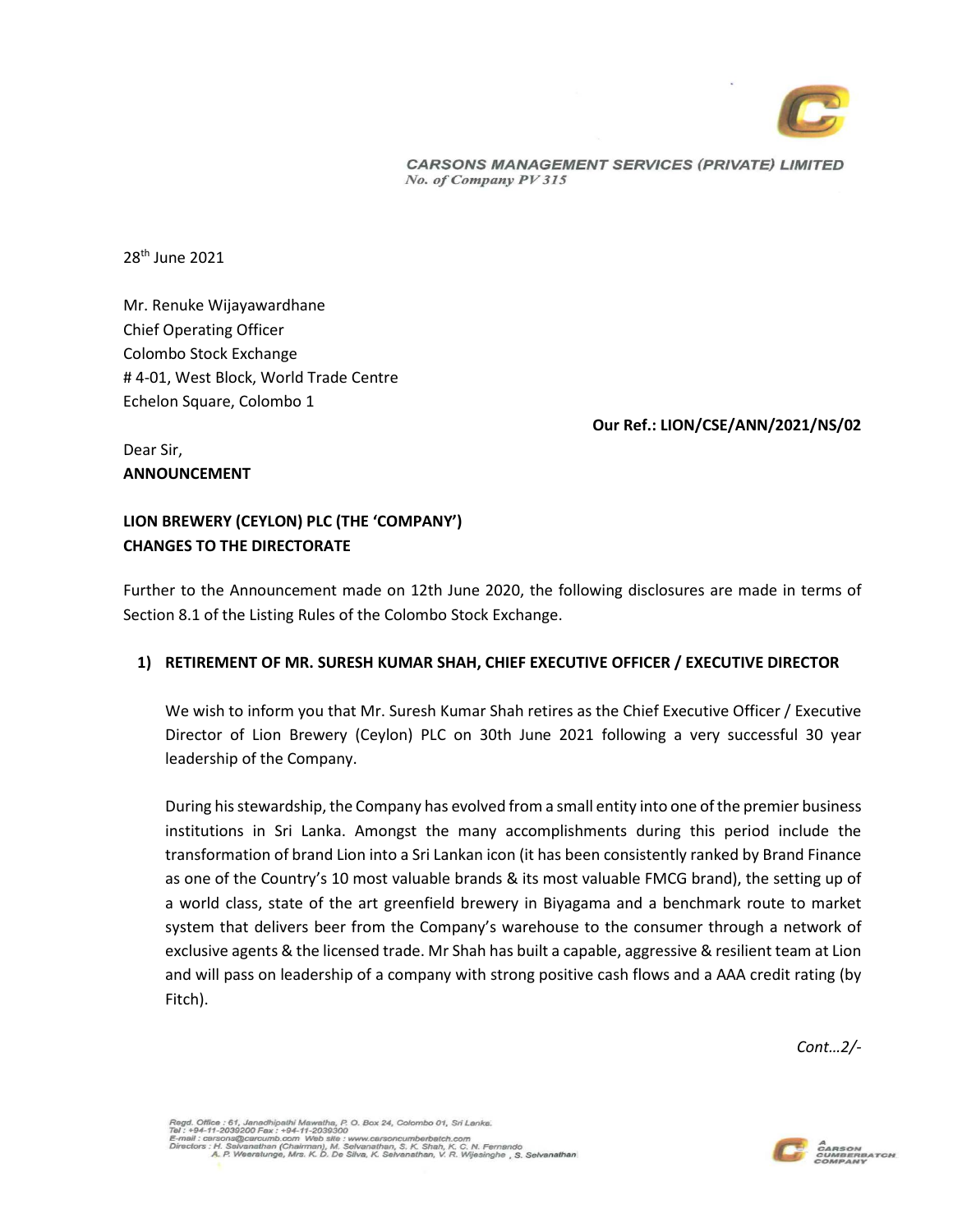During Mr Shah's leadership, the Company's revenues, profits and market capitalization grew exponentially. So did the Company's market share in both the beer category – whilst competing against the world's second largest brewer - and the broader alcobev space. Indeed the Country's alcobev sector has seen a significant transformation from hard to mild alcohol during the period Mr Shah has led the Company. At a broader level, Mr Shah's commitment to steering consumers away from illicit alcohol has resulted in greater focus from the authorities in curbing this illegal industry.

Mr Shah was also instrumental in focusing the Company on global markets with exports reaching 26 countries and accounting for more than 8% of its current volumes.

In terms of Rule 7.8.b of the Listing Rules of the Colombo Stock Exchange, we also wish to disclose that Mr. Suresh Kumar Shah has a Relevant Interest in the Ordinary Shares of the Company as stated below and that Mr. Suresh Kumar Shah will no longer have a Relevant Interest in the Ordinary Shares of the Company with effect from 30th June 2021.

| Name of Director      | No. of Ordinary shares Nature of interest |                                                                                                                                                                                                          |
|-----------------------|-------------------------------------------|----------------------------------------------------------------------------------------------------------------------------------------------------------------------------------------------------------|
| Mr. Suresh Kumar Shah | 6.016                                     | In terms of Section 198 $(1)$ $(a)$ & $(b)$ - beneficial<br>owner of the share and has the power to exercise<br>any right to vote attached to the share.                                                 |
|                       | 48,608,641                                | In terms of Section 198 $(1)$ $(c)$ & $(e)$ - has the<br>power to control (the acquisition or disposition<br>of the share by another person) the exercise of<br>any right to vote attached to the share. |

# **2) APPOINTMENT OF MR. RAJIV HERATH MEEWAKKALA AS CHIEF EXECUTIVE OFFICER / EXECUTIVE DIRECTOR**

The Board is pleased to announce that the current Chief Executive Officer-Designate Mr. Rajiv Herath Meewakkala will succeed Mr Suresh Kumar Shah on 01st July 2021 as the Chief Executive Officer of Lion Brewery (Ceylon) PLC. Mr. Rajiv Herath Meewakkala will continue to function in the capacity of an Executive Director of the Company.

Mr Rajiv Meewakkala is a marketer by profession and was previously Marketing Director at Ceylon Tobacco Company PLC. He holds a PhD in Organizational Management from the University of Honalulu, MSc in International Marketing from the University of Strathclyde (Glasgow) and a Post Graduate Diploma in Marketing from the Chartered Institute of Marketing (UK) and brings 24 years of senior executive experience to his role as the new Chief Executive Officer.